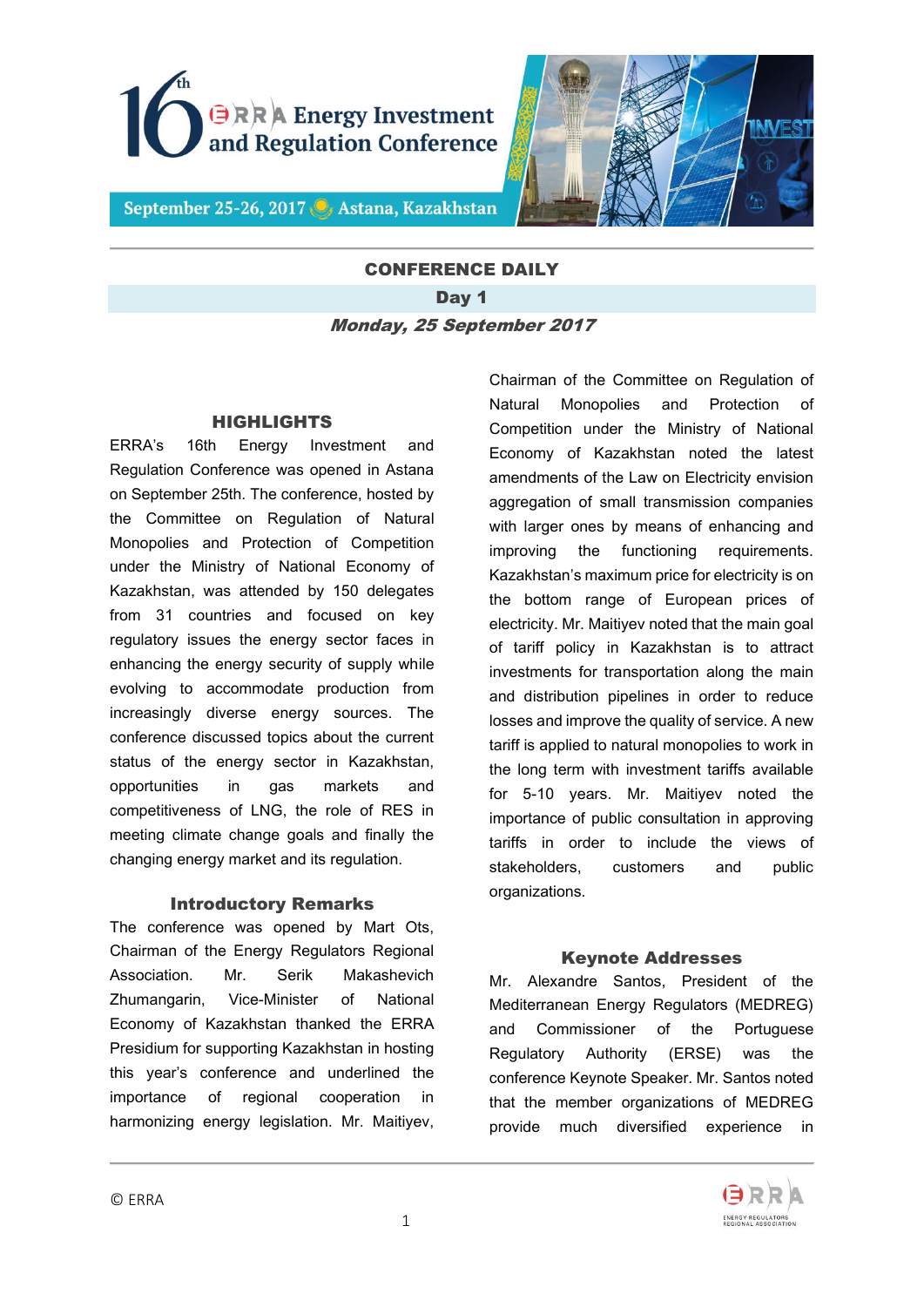## Day 1 Monday, 25 September 2017

regulation, which was the key message of his speech. The key strength of these regulatory associations, Mr. Santos highlighted, is diversity. Associations are important instruments in addressing such diverse challenges together. Mr. Santos noted that there are big challenges which are similar to each-other but different in each country and it is important that regulators have a role in supporting these challenges. Santos further emphasized the importance of creating regulatory frameworks for investments and for integration of Renewable Energy Sources (RES), for dealing with energy efficiency, incorporating innovation and the future of energy in consumers' grids. Finally Mr. Santos noted that it is important to have regulators and it is equally important that these regulators have a central role in developing investments in the energy sector.

### SESSION I: CURRENT STATUS OF THE ENERGY INDUSTRY IN KAZAKHSTAN

Mr. Attila Nyikos, Vice-Chairman of ERRA, opened the professional part of the conference. The first panel was moderated by Shigeo Katsu, President of Nazarbayev University and Former Vice President of World Bank for Europe and Central Asia.

Mr. Talgat Abilgazy, Deputy Director of the Department of Electricity and Coal Industry, Ministry of Energy of the Republic of Kazakhstan, presented major areas of work on the power sector. Statistically, from 2016, Kazakhstan's electricity consumption was 92 billion kWh, and generation was 94 kWh, 65% of which was coal-based and the rest was mixed

between gas, hydro power plants and RES. Kazakhstan was the first of the Post-Soviet countries to restructure the sector however the crisis of the 1990s provided disappointing results. Correspondingly the capacities which were available at the time were not demanded and prices decreased, therefore investments stalled. This lasted for 5-6 years. However, in the beginning of 2000, Kazakhstan's economy started to grow and there was limited capacity in supply, therefore the Government had to improve the legal framework in order to attract investments. New tariffs, so called "tariffs in exchange for investments" were put in place which promoted the creation of new capacities. It was decided that the whole country needed to be supplied with electricity. Tariffs provided better results, resulting in investment of over 1 Billion Tenge, which lead to an increased capacity of over 3000 MW. Since 2009 there is a new concept in place, introducing a capacity market which facilitates investment. If shortages in capacity are foreseen during forecasting stage, this triggers the need to tender the construction of new generation capacities. This may include, not only building new power plants, but also upgrading existing power plants. There is a single buyer which purchases the capacity through an organized market through different prices, therefore producing an average price for all capacities.

The RES target is expected to be 10% until 2030 and 50% until 2050. The biggest challenge remains the integration of intermittent RES generation to the grid. Kazakhstan's coal resources are vast. There are more than 400 coal deposits in Kazakhstan which, with the current extraction rates, is expected to last for the next 300 years.

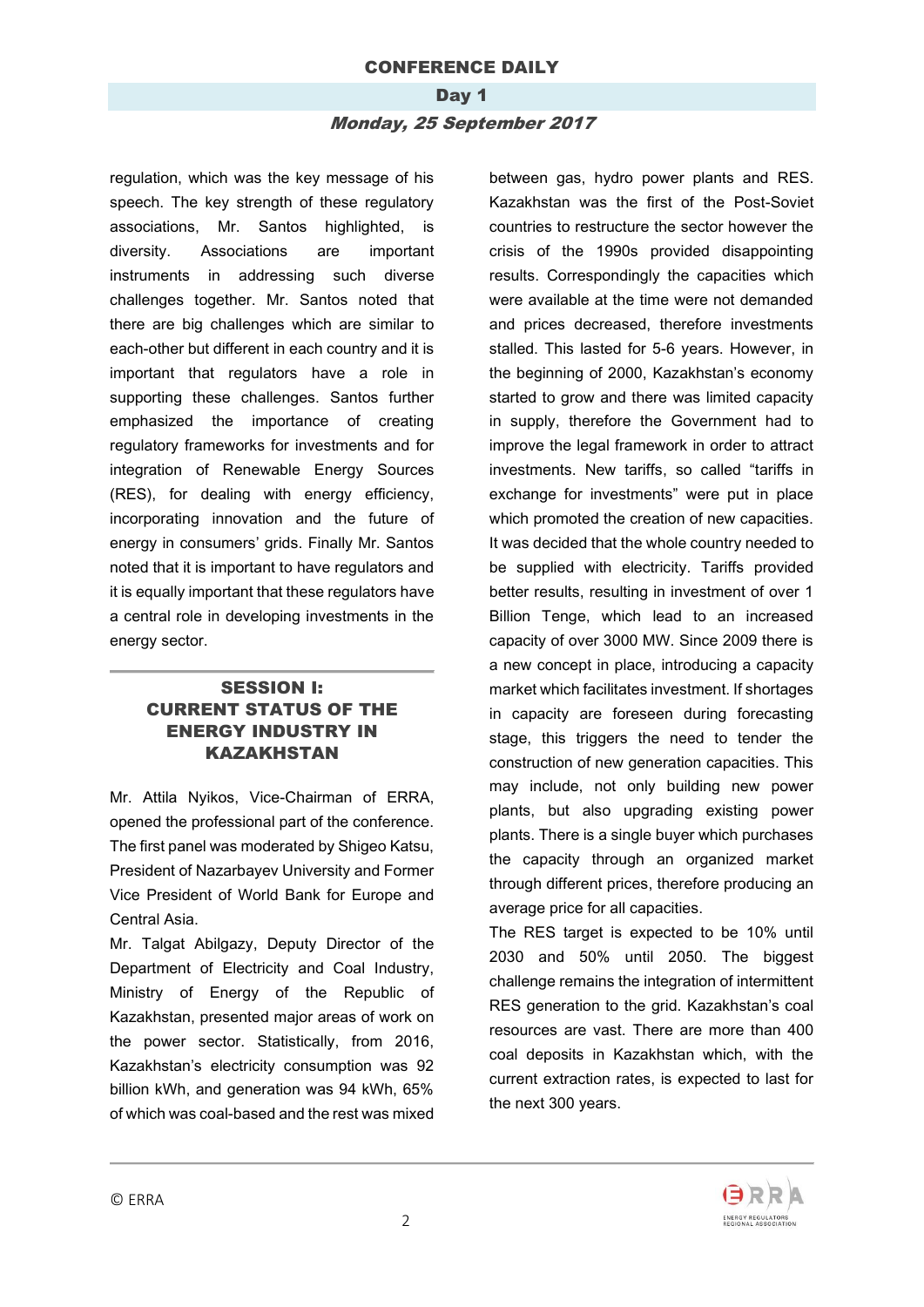# Day 1 Monday, 25 September 2017

Mr. Yerkanat Uakbayevich Temirkhanov, Deputy Director General for Transformation and Development at KazTransGas JSC, spoke about the prospects of gas field development in the Republic of Kazakhstan. Mr. Temirkhanov noted that the main player in the energy sector is the gas industry and this is true not just to Kazakhstan but to all countries participating in the conference. Regulatory aspects in this respect are very important. Mr. Termirkhanov noted that, according to a Governmental decree on July 2013, KazTransGas was appointed as the main operator in the gas sphere. The company supplies more than 35 million customers. The gas sector should remain important for the country however this requires the improvement of the processing of the raw materials in order to provide processed products to the global market.

According to preliminary data, there are considerable deposits of Methane in Coalbed and they are being explored, extracted and developed. Many foreign investment companies, including US and Australian companies, are very interested in investing in the country.

Green Economy is also a very important component of the company and there are initiatives to transfer public transport to compressed gas, with 1000 units using this equipment in Almaty and 160 units in Aktobe.

KazTransGas's transformation program will generate savings which will provide sufficient revenues for additional investments in infrastructure. Eurobonds placed on the Irish Stock Exchange and Kazakhstan Stock Exchange generated \$750 million, noting that investors show great interest in these securities. Mr. Zhandos Demesinovich Nurmaganbetov, General Director of the Financial Settlement

Center of Renewable Energy LLP in Kazakhstan noted that the national potential for wind energy is 920 billion kWh, 3000 sunny hours a year from solar and 62 billion kWh a year form Hydro power plants.

Kazakhstan guarantees purchase of electricity from RES for a period of 15 years. Renewables also have priority dispatch and enjoy preferential treatment in the entrepreneurial code. There is great interest from investors and technical specifications have been issued for 4800 MW of wind, Solar and Hydro capacities. The support mechanism is well defined however interest rate fluctuations pose a risk which is proving to be an obstacle for investors. The biggest challenges with RES are related to its expensive price compared to traditional resources and to the technical problems with the integration of RES due to the fact that the system is not flexible enough.

Mr. Daulet Akhmetov, Member of the Board of Kazakhstan's Electricity Association, spoke about carbon emission regulation in Kazakhstan. He noted that we must admit that the power industry is a major contributor to carbon emissions and the role of regulators is very important in addressing climate change concerns. Mr. Akhmetov provided an overview of the legal steps Kazakhstan has taken to take its part in addressing climate change.

The Emission Trading Scheme was chosen as a tool to address emissions as it is a marketbased tool which addresses economic growth priorities. It was also noted that this requires a sophisticated market design and an upgrade of the regulation of the energy sector.

The major challenge is related to the growing economy and the question is how to improve energy efficiency in energy consumption that is associated with this growth. The second

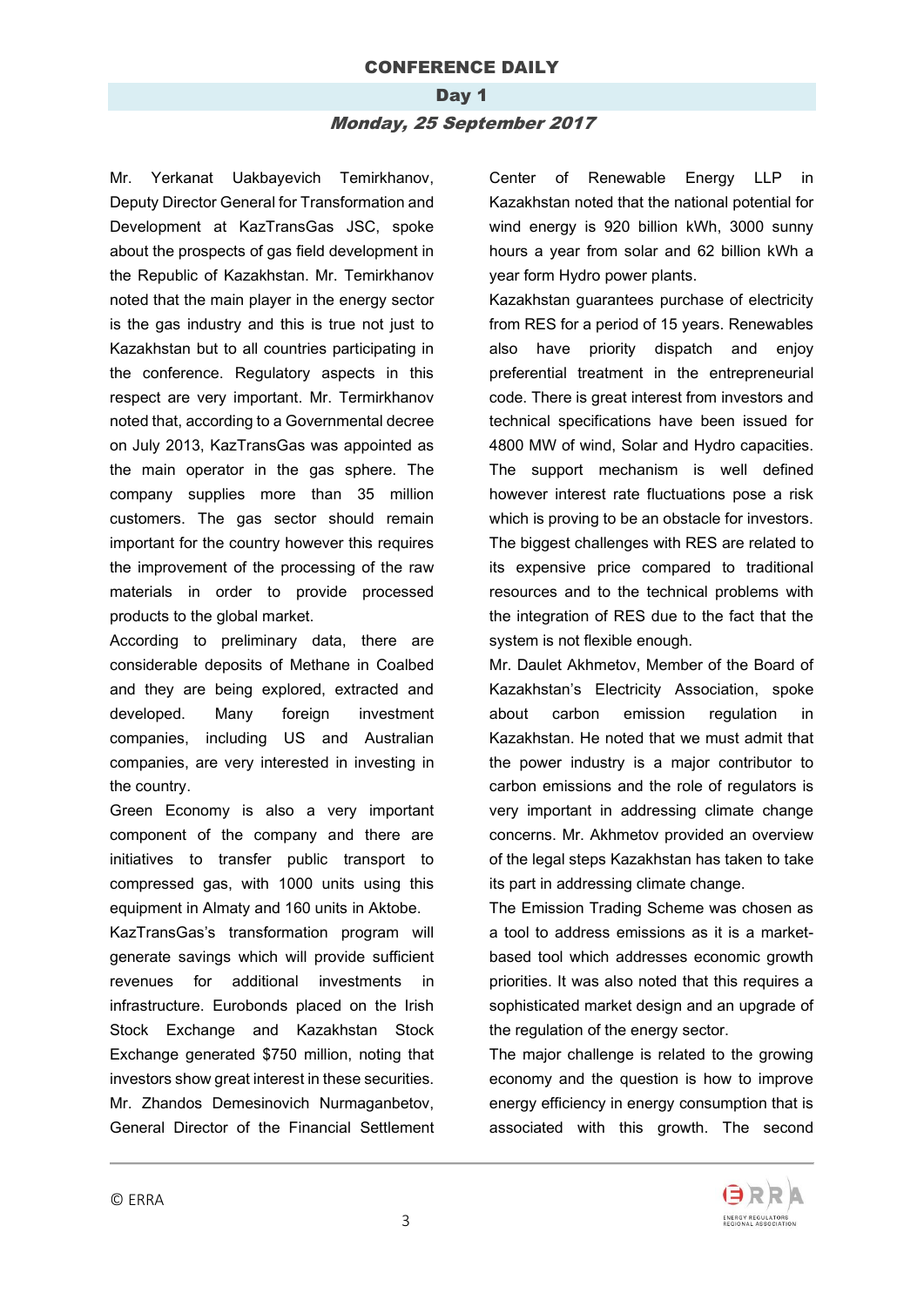#### Day 1

#### Monday, 25 September 2017

challenge is attracting additional investment to meet investment needs. The third challenge is to balance the need to have sustainable industry regulation which focuses on adapting to the growing renewable energy sector, attracting green investments, addressing the technological shift and stimulating demand response to protect vulnerable customers.

### SESSION II: OPPORTUNITIES ON GAS MARKETS AND COMPETITIVENESS OF LNG (Investment, Incentives, Impact on Pipelines, Access, Interoperability)

Andreas Walstad, Editor of EU Policy and Regulation at Interfax Europe, moderated the second session of the conference. Mr. Walstad noted the key legislations adopted by the EU in 2017 which will have an impact on gas and power markets. These include the revised regulation on Security of Supply in Gas (994/2010) (also known as the "Solidarity Law"), the Transparency in Intergovernmental Agreements (IGAs), the Air Quality Directive (BREF) and the Revised Markets in Financial Instruments Directive (MiFID 2). Another significant development is the preliminary verdict in the Gazprom antitrust case.

Mr. Walstad also provided an overview on the EU legislation reforms which are currently taking place. The focus, in this case, was on the reform of EU's Emissions Trading System (ETS), increasing energy efficiency targets for 2030 (demand reduction), the clean energy package – phasing out capacity payments for coal plants (emissions performance standard),

alternative fuels in transport and Nord Stream 2 legislation. Nevertheless, the aim of these regulations is to enhance the security of supply by easing access to grids and storage, to harmonize trading rules across borders, to increase market transparency and to interconnect the markets. Mr. Walstad also emphasized that the EC is not against Russian gas imports but would like to reduce dependency on Gazprom by diversifying supply routes (through LNG and Southern Corridor, etc.).

Mr. Walter Boltz, Senior Adviser, Former Executive Director of E-Control and Board Member at ERRA's Strategic Advisory Board, provided a presentation on the Future of Gas in Europe. Mr. Boltz noted that the gross energy consumption in Europe has only gradually changed over the years but is characterized with a slow increase in renewables and with a decreasing trend in the consumption of gas and coal investments, implying that the change in energy mix is a gradual process. Europe produces around 30% of the national gas it consumes and the rest is imported either from Russia, Norway or Algeria and other various sources, especially in the form of LNG. The Russian supply share is roughly 1/3 and has been fairly stable but slightly growing, which is interesting because EU policy has been pushing to diversify more and reduce the dependence on Russian gas. Gas consumption in Europe peaked in 2010 and since then gas demand has gone down. The main reason behind this is the economic crisis and the fact that a certain share of gas consumption has been shifted out of Europe. Another reason for this is related to the reduction of electricity prices, which made it inviable to produce electricity from natural gas. The expectation

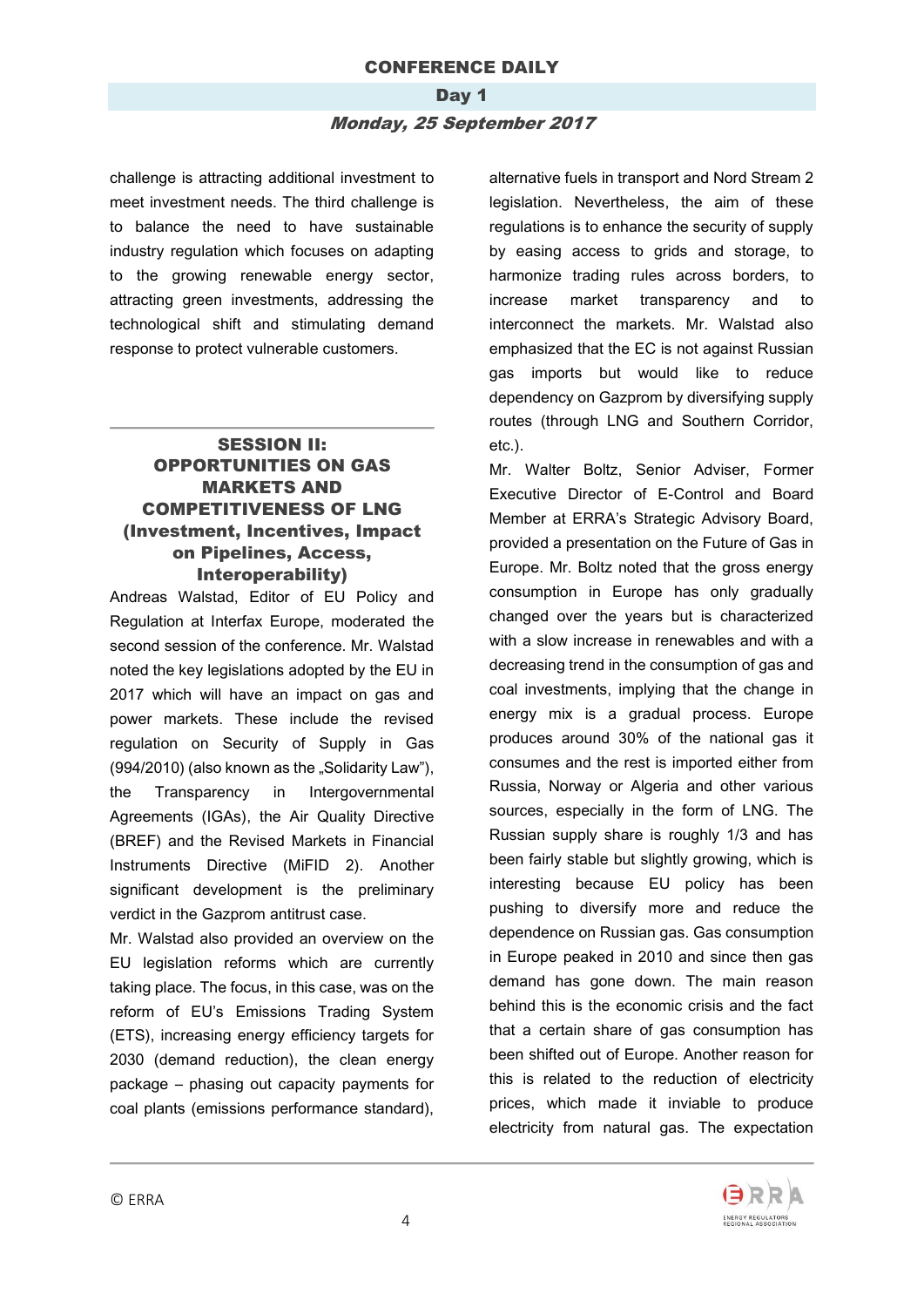## Day 1 Monday, 25 September 2017

over the next couple of years is that it is very unlikely for gas consumption to increase.

In the future there are different projections about the consumption of gas in Europe, depending on the assumptions made about the propensity of switching fuel consumption to gas in Europe. However the view of the majority is that it is unlikely to see an increase in gas consumption.

Mr. Boltz noted that Europe has far-reaching priorities for the energy sector. Brussels intends to make Europe a successful example of transition from fossil fuels to non-fossil fuels. There are efforts to increase energy efficiency but also to reach these goals with a fair price for consumers. This is a challenge because the subsidies to RES producers have an impact on the final bills to customers. EU climate and energy targets, in principle, attempt to have a large reduction in Greenhouse gas emissions by 2050 which means that significant actions need to be taken in order for this to be achieved. RES expansion is a priority as the goals for 2020 should be met. The efficiency goals are, however, not so easy to achieve as many countries in Europe are already quite efficient in their energy consumption.

EU's current policies will not get the GHG emission targets in 2050 therefore more needs to be done from a policy perspective. EU's focus will be put on large power producers as all fossil fuels need to be phased out by 2050.

In light of these developments, the future of gas is being very intensively discussed. Currently it is not quite clear which direction these discussions will take however the next 1 or 2 years will influence the debate. Decisions will probably be made within the 5 years on which direction the gas will go.

RES pose a challenge to natural gas in European markets due to their zero marginal costs. However some European countries are shifting their support policies to more marketcompatible mechanisms which are reducing the dependence on subsidies.

There are three possible scenarios for the role of Gas in 2030/2050. The first phase envisages a stepwise phasing-out of gas, which leaves very little gas by 2050. The second option envisages to de-carbonize gas step-by-step. The third scenario foresees gas retains a role especially in transportation and the industry. The transportation sector does have a certain potential, especially in LNG, which is more environmentally friendly than diesel.

Producers and transit countries should carefully monitor the debate and see the direction of the policy. Methane leakage should be reduced as much as possible. These countries should participate in experiments and trials for CCS as well as pilots for green gas. On a strategic level, gas producing countries should also look for other parts of the world for sales opportunities.

Ms. Gulefsan Demirbas, Head of the Strategy Development Department at the Energy Market Regulatory Authority (EMRA) provided a presentation on Regulatory Perspectives in Developing LNG Infrastructure. The presentation was a Turkish case study, part of the ICER-IGU joint study to look at different regulatory choices.

According to the World Energy Outlook, there are three different scenarios for global gas development. In the future, LNG may have an even higher share than forecasted, depending on the policies responding to the global climate change. Developing LNG infrastructure is a complex process, although a growing number of Floating Storage Regasification Units (FSRU)

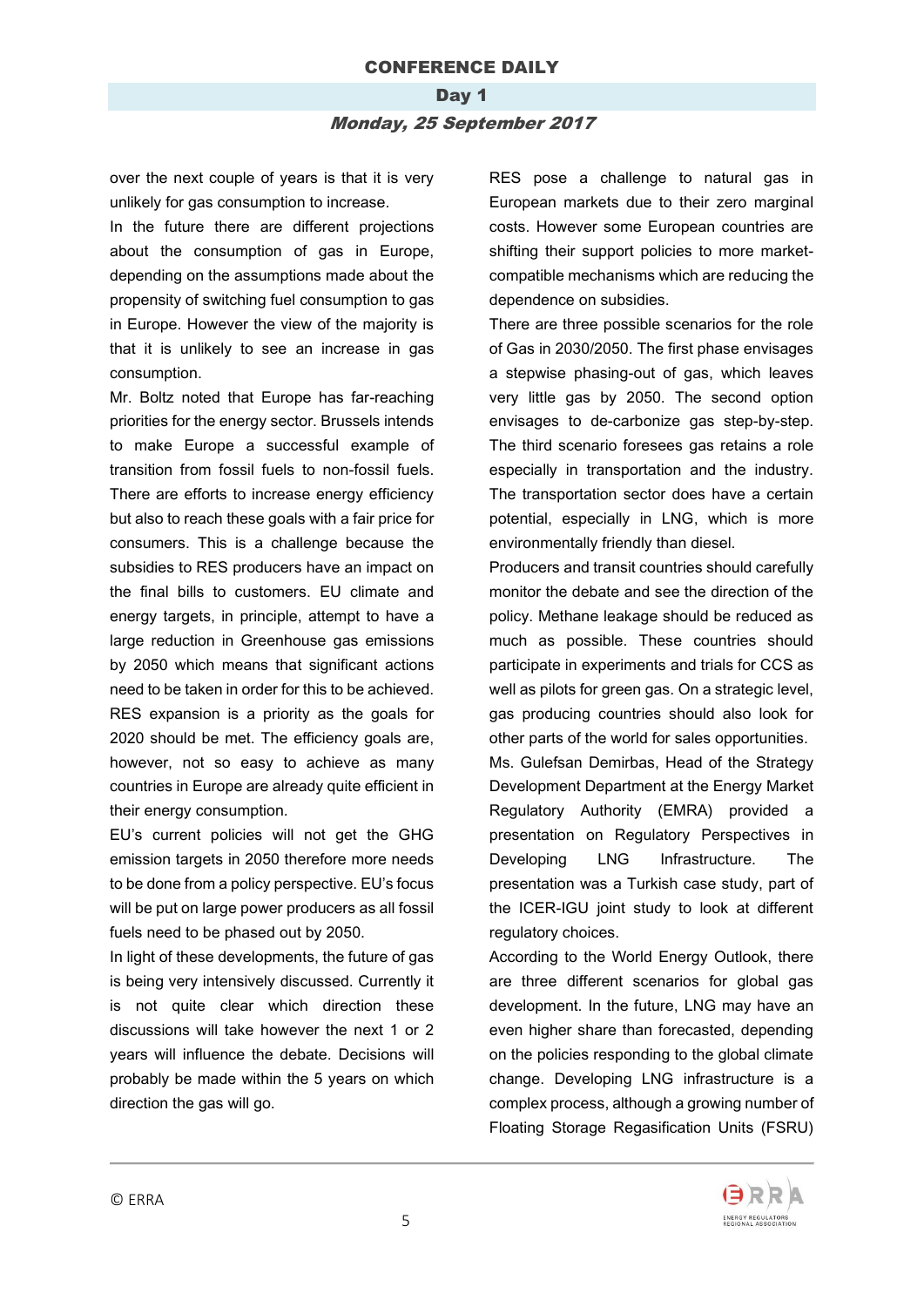#### Day 1

#### Monday, 25 September 2017

will help the growing market for LNG. The share of FSRU capacity now accounts for 12% of the global regasification capacity however this will be doubled in three years and most of these capacities will be built in Asia.

Turkey has a fast-growing gas market. It is the fastest-growing market amongst OECD countries and the fourth largest gas market in Europe. The share of the LNG in the total supply accounts roughly about 17%.

The legal framework was adopted by 2001 and transmission, storage and distribution facilities allow open third party access. Importantly, wholesale prices are not regulated.

Liberalization and competition increased market growth in Turkey with LNG growth rate much higher than the total market growth rate.

In 2016 EMRA issued a decision to license the regime of FSRUs, acknowledging FSRUs for the first time in Turkish legislation. The interest in the technology is continuing to grow and the state company Botas is planning to initiate two new FSRUs. The growing interest in FSRUs is due to the flexibility they can provide to the Turkish Gas market. However, the biggest challenges faced by FSRUs relate to the traditional legislation which was designed mostly for fixed LNG terminals.

There is a revenue-cap methodology applied on FSRUs that allows a tariff period of 3-10 years with regulatory depreciation of 5 to 22 years and a Weighted Average Cost of Capital (WACC) of 10%. Although the current legislation is compatible with EU legislation, there is additional work being done on standardizing and simplifying of the usage procedures, improving web-based capacity booking, adoption of TPA exemptions, building LNG liquefaction facilities and enhancing the development of a competitive market.

Mr. Luis Ignacio Parada, Head of Global Regulatory Services at ENAGAS in Spain, provided a presentation on Investment Security in LNG Import Infrastructure. Mr. Parada spoke about the context and the purpose of the ICER-IGU cooperation project. The purpose of the study is to look help analyze examples of best regulatory practice. The final outcome of this study will be a report summarizing the results of the case studies provided by the regulators and the industry. The final report is expected to be published in February and the presentation is expected to be provided the Forum which will be held in Mexico in March.

Some cases which are under development by IGU include Adriatic LNG in Italy, Dunkerque LNG and Elengy in France, Enagas in Spain, Independence LNG in Lithuania, Japan (by the IEE), Polskie LNG in Poland and GNL Quintero in Chile. The issues of potential interest for each case depended on various project characteristics ranging from technical design to licensing and permitting process.

The Dunkerque example was interesting because of the exemption granted in a country with several regulated terminals, the possibility to directly supply non-odorised gas to neighboring Belgian Market and the exemption conditions for Capacity Allocation and Congestion Management. Elengy was interesting due to the large experience managing 3 LNG regasification terminals. Enagas, as the main LNG regasification company in Europe and the EU country with the largest regasification capacity. The Terminal developer for SoS/diversification reasons in a strongly regulated environment in the case of Lithuania with a significant impact on import countries.

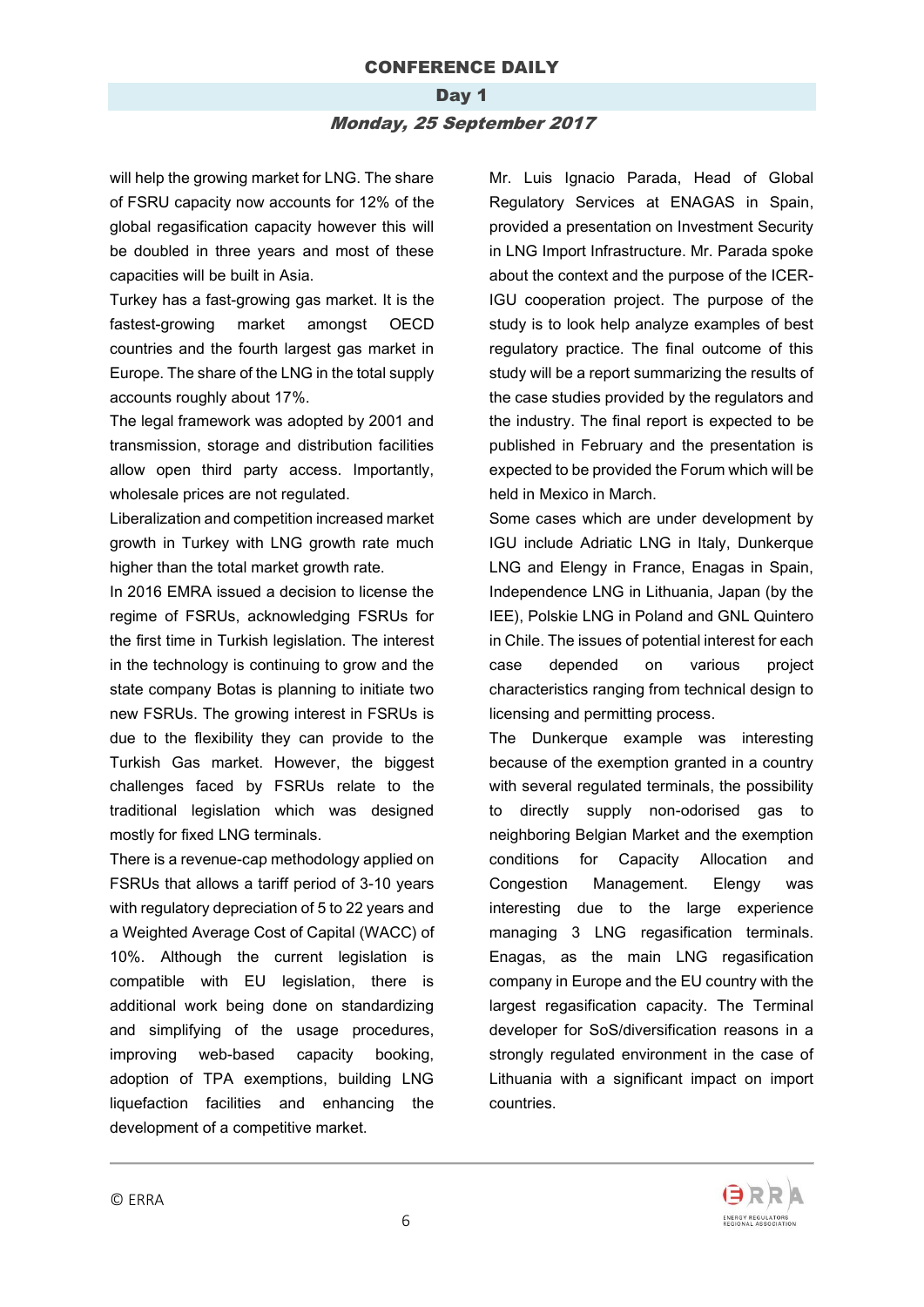#### Day 1

#### Monday, 25 September 2017

In Chile there is a lack of domestic gas production. Gas was introduced in Central Chile only in the 1990s after a protocol was signed with Argentina. However the economic crisis in Argentina in 2002 provoked a gas crisis in 2004 which resulted in a permanent halt of the flow of gas to Chile, which was associated with significant economic and environmental losses for Chile. This triggered the start of the LNG terminal.

The first LNG regas terminal is a \$1.2 billion project, 85% of which is project finance whereas 15% is financed by shareholders. The project is supported by the Government of Chile through ENAP (NOC of Chile). 3 phases of the project have already been completed. The first was a fast-track phase which included a very small tank of 15,000 cubic meters of LNG. Then the original capacity of the terminal was achieved when two larger tanks were built. GNL Quintero is the asset owner and service provider, however GNL Chile is the shipper with a 20-year access contract which aggregates demand for all downstream users ensuring terminal use optimization through a "Borrowing&Lending" system. Tariffs composed by capacity and commodity terms, ensure the return of the investment and fixed O&M costs and the second is a pass-through of variable costs. Rollin tariffs ensure that all customers benefit from terminal expansions.

There was an investigation by the Chilean Competition Authority in 2014 on third party access and information asymmetry. The investigation aimed to assess if the access was fair to potential customers. The findings were that the contract durations were in line with industry practice, the minimum volumes are justified by the Borrowing&Lending system, there is a high load factor and there is a liquid secondary market downstream.

In summary, the business model met the financing needs of the project. It is a flexible access model which enabled the initial objectives of the project to be met, with a very high load factor, serving the main area in Chile (90% of the population and 85% of GDP). There is no regulated TPA but FNE (Chilean Competition Authority) confirmed that the operation of Quintero GNL was made under competitive conditions.

After this, Mr. Attila Nyikos presented ERRA's Regulatory Research Award winning papers. Maria Manicuta, member of ERRA's Presidium, handed out the prices.

"Smart metering: an evolutionary perspective. Guidelines and lessons learnt from the Italian regulatory Experience" of Piti, Alessandro et. al. Received High Acknowledgments.

"Estonian Experience in Implementation of Incentive Type of Price Regulation" (Ots, Hamburg, Kisel and Mere) received the award of the Third Winning paper.

"Perspectives on Regulating a Regional Electricity Market: The ECOWAS experience" written by Ms. Ifey Ikeonu won the award of the Second Wining Paper.

Finally, the Best Paper of 2017, was written by Palma Szolnoki and it is titled "Monitoring Natural Gas Balancing Markets: A practical guide for regulators on how the performance of the implemented balancing mechanisms can be assessed". The paper proposes a measuring tool for assessing the development of balancing markets for those countries with underdeveloped balancing markets.

Discussions continued on the second part of Session II. Mr. Eser Ozdil, Secretary General of the Petroleum Platform Association of Turkey

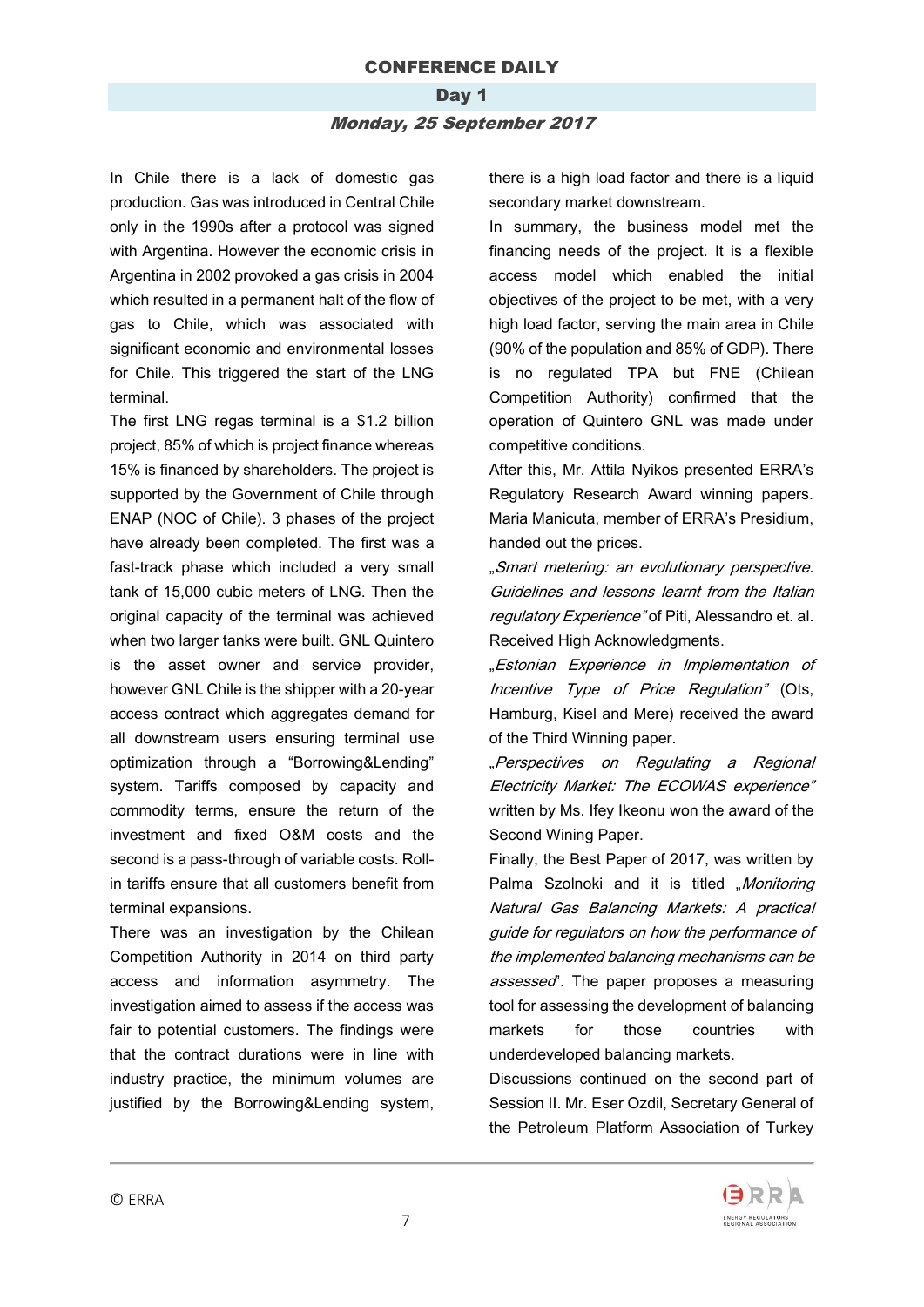### Day 1 Monday, 25 September 2017

spoke about Opportunities on gas markets and the competitiveness of LNG.

Mr. Ozdil noted, among others, that key trends in gas trading suggest that Gas is ample. This is a result of more diversified suppliers globally. Furthermore, COP 21 and the penetration of renewables and efficiency will affect the future of gas. Another key element affecting gas trends is that the global LNG supply increase is absorbed by Asian and Middle Eastern Markets. Additionally, there is stagnant demand, despite a relative increase in European gas demand due to colder weather.

Qatar is the most important and biggest supplier in the international markets while Japan is the biggest consumer. Until early 2000 Japan alone was consuming around 50% of LNG demands globally. Japan, S. Korea, China and India continue to remain the biggest consumers of LNG in the world.

Most investments in the future LNG production are expected to come from Australia and the United States. Egypt is also expected to be a major supplier. US producers will become increasingly competitive on the global market and, along with Australia, is expected to be one of the world's top producers by 2035.

Price level differences have gradually diminished over the last couple of years, with the falling of oil prices and increasing of competition.

Mr. Arman Satimov, Advisor to the Chairman of KAZENERGY provided a presentation on the impact of LNG on the gas markets of Kazakhstan.

#### EXPO 2017 ASTANA - FUTURE ENERGY

Mr. Ardian Berisha, ERRA's Regulatory Expert, provided an overview of EXPO 2017 which was opened in Astana on June 10 and closed just recently on September 10.

The Expo's theme was "Future Energy" and it had three subthemes related to Reducing CO<sub>2</sub> emissions, Living Energy Efficiency and Energy for All. The Expo occupied an impressive area of over 174 hectares with the exhibition space taking up to 25 hectares and featured an impressive display of thematic pavilions. The event was participated by over 110 countries and provided a discussion platform over the challenge of ensuring safe and reliable energy supply while reducing  $CO<sub>2</sub>$  emissions.

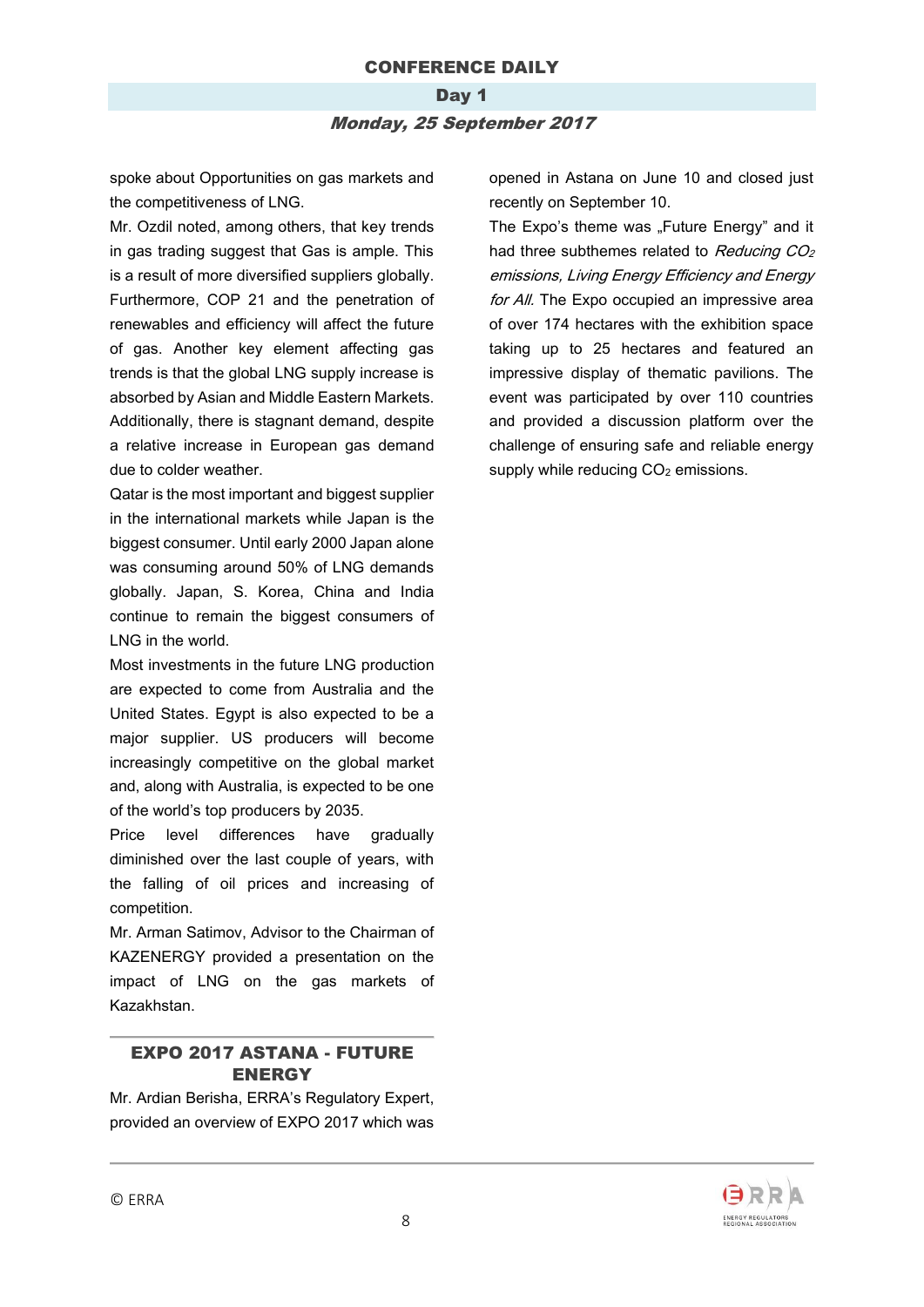



September 25-26, 2017 C Astana, Kazakhstan

# CONFERENCE DAILY Day 2 Monday, 25 September 2017

### SPECIAL SESSION: GUEST COUNTRY

Day 2 of the 16<sup>th</sup> Energy Investment and Regulation Conference continued in Astana on September 26<sup>th</sup>. Mr. Alejandro Chanona of Mexico's Energy Regulatory Commission, presented the challenges and opportunities in reforming the energy industry in Mexico, ERRA's Guest Country on this year's conference.

Mr. Chanona noted that Mexico started its energy sector reforms in 2014. Prior to the reform the two incumbent utilities were vertically integrated. Mexico is now transitioning to an open market, accepting the participation and investment of both private and public companies throughout the supply chain. Mr. Chanona noted that the fact that Mexico is undergoing this transition at a later stage is enabling them to follow international best practice examples from countries which have undergone this process in the past.

Mr. Chanona believes that the reform is sustainable in the long run as the commencement of the reform required constitutional amendments which needed a wide political consensus. The estimated investment, which is a result of the reform, is expected to be around \$251 billion over the next 50 years, implying an approximate annual GDP increase of 1%.

Importantly, the gas market has been liberalized and gas prices now reflect market prices, providing good price signals to investors to allocate their capital.

On the electricity side, the major issue was related to the underinvestment which led to an aging Transmission and Distribution infrastructure.

Mexico is committed to achieve a 35% renewables target by 2024 and this is expected to increase to 50% by 2050. The target will be achieved through a Clean Energy Certificate System. This means that the collective target will be converted to individual commitments.

Electricity auction yielded very positive results with the development of solar materializing at a cost of just over 30 \$/MWh. In March 2017, CRE issued a new set of regulations which foster sustainable integration of distributed energy resources in the country.

Lastly, Mr. Chanona invited all participants to attend the 7<sup>th</sup> World Forum of Energy Regulation which will take place in Cancun, Mexico on March 20-23, 2018.

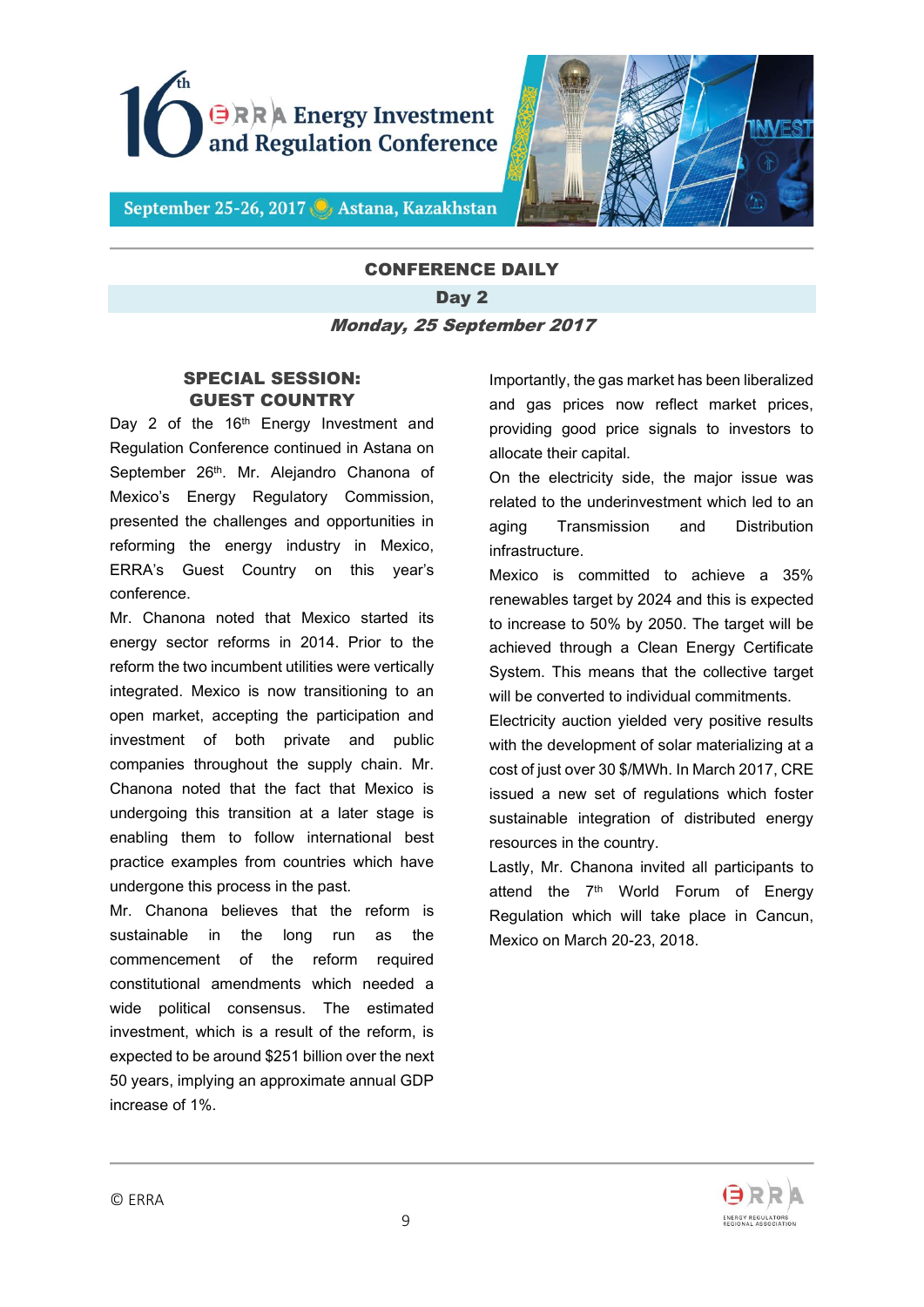### Day 2 Tuesday, 26 September 2017

### SESSION III: RETHINKING ENERGY: THE ROLE OF RENEWABLE ENERGY IN MEETING CLIMATE CHANGE GOALS (How Policy Can be Used to Promote Renewables Markets; Mobilizing Investment into Renewables; Impact of Innovation on Renewables)

Mr. Henning Wuester of the International Renewable Energy Agency (IRENA) provided a presentation on Mobilizing investment into the renewables sector: how different actors – in developing and developed countries, public and private finance institutions – can work together in order to accelerate the introduction of renewables.

IRENA and IEA are currently looking at the additional RES penetration which would have to take place in order to achieve the  $2^{\circ}$  C target. The outcome of the study is that, by 2050, renewable energy would have to increase its share to 65% and energy efficiency would have to be enhanced in order to achieve the said policy target.

The energy transition is expected to boost global GDP as it is expected to be 0.8% higher than in the reference case (with current policies in place and 'business as usual' approach) and is expected to employ 26 million people in the renewables sector by 2050. The biggest challenge is to shift investment to generate \$29 trillion of investments from the fossil fuels sector into renewables and energy efficiency. Importantly, this needs to be associated with transmission and distribution investments, including back-up and storage infrastructure.

This requires an increase in current investment trends of 15 to 20 fold for smaller developing

economies whereas in developed economies investment would only have to be doubled which can be achieved more easily.

Achieving these targets requires stable policy and regulatory frameworks, adaptive power sector infrastructure and financial risk mitigation mechanisms. Regulators have a central role in this respect.

Regulators also need to do more to provide incentives to develop an adaptive power sector infrastructure. Utility-scale solar PV farms, for example, can provide ancillary services to the grid, smooth-out grid fluctuations, enhance system flexibility and reliability and reduce reserve needs.

Achieving these targets requires mobilizing private investment. The key challenges in this regard are related to the lack of investmentready projects, perception of high risks associated with RES and insufficient investment size and high transaction costs.

The rest of the discussion in the third session was moderated by Mart Ots, Chairman of ERRA and General Director of the Estonian Competition Authority. David Boyd, of Midcontinent Independent System Operator (MISO), provided a presentation on State and Federal Roles in U.S. Carbon Policy. There are currently around 16,000 MW of RES installed in MISO and this number is likely to increase in the future due to the high number of projects in the queue. There is no Federal-level carbon policy in the US however the Environmental Protection Agency (EPA) has the authority to regulate. This leaves it up to the individual states to take initiative and some states do have such policies. Examples of proposals for Federal Carbon policies include the Waxman-Markey legislation, the Mercury and Air Toxics Standard (MATS), Clean Power Plan and the Paris

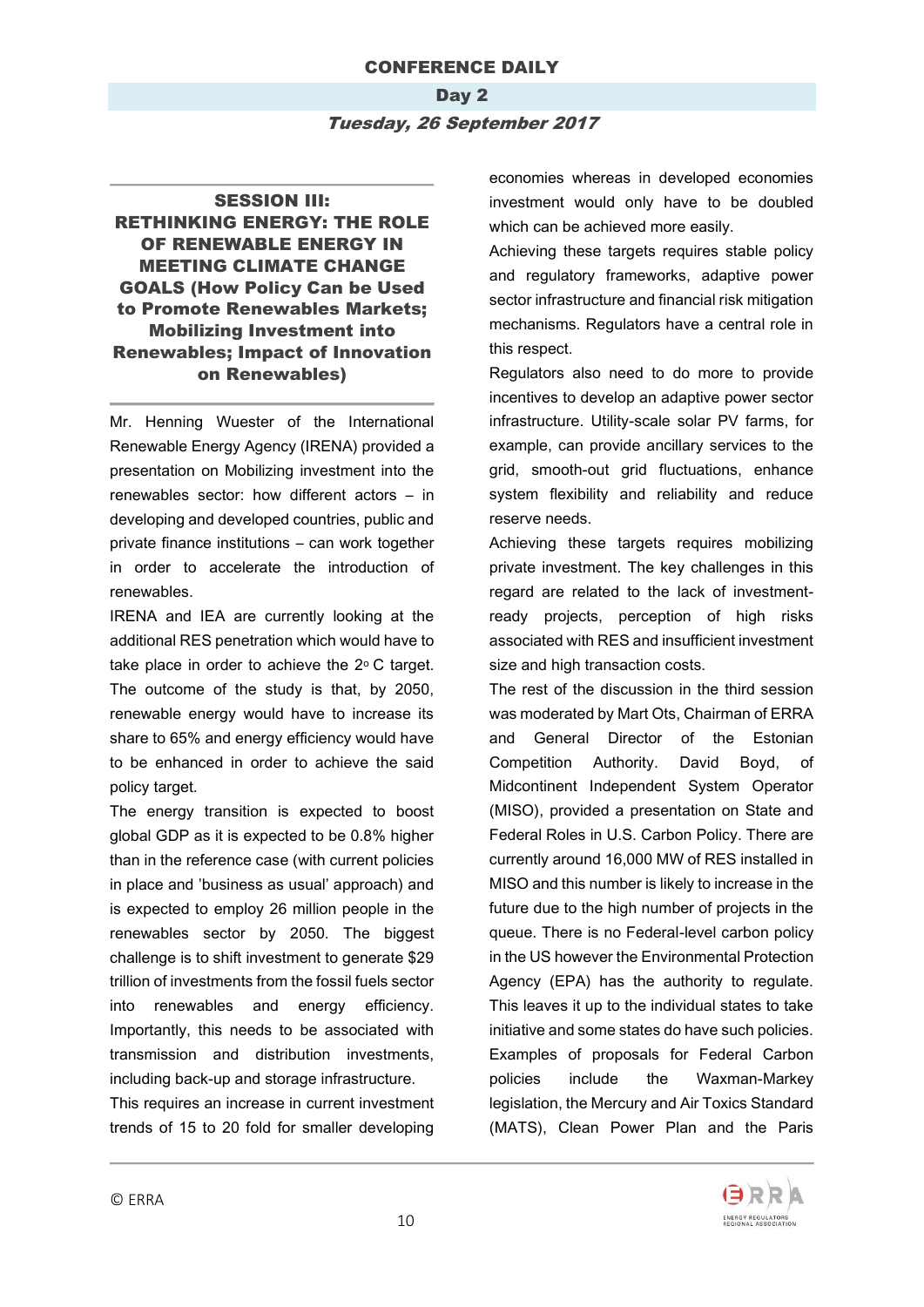#### Day 2

#### Tuesday, 26 September 2017

Accord. Other activities include the Regional Greenhouse Gas Initiative (RGGI), State-based carbon reduction targets and State-based energy efficiency standards. Renewable energy is further supported by Tax credits, state-based renewable portfolio standards (RPS) and distributed energy resources. MISO serves around 30-35 million customers and the generation portfolio is rapidly evolving. For example, 76% of the energy provided to MISO in 2005 was produced by coal and this number reduced to just 46% in 2016. The Electric sector has also made progress in carbon reduction. Transportation will likely be the next area of activity in the US. Mr. Boyd noted the views presented reflect his own personal views and not those of MISO or the US Government.

Mr. Abid Malik, Managing Director for ACWA Power Turkey & Kazakhstan held a presentation on the Shuaa Energy 1 PSC and NOOR PV I program. The presentation initially provided a snapshot of ACWA Power's activities and specifically their work on renewables as developers, investors and operators of RES projects. Mr. Malik then provided participants with an overview of two projects they've developed: the Shuaa Energy 1 PSC project in Dubai and the NOOR PV I Program in Morocco.

The Shuaa energy project is a greenfield independent power project with an installed capacity of 260 MW, making it the largest single-site solar project in the world. The offtaker of this project is the Dubai Electricity and Water Authority and is a Develop, Build, Own and Operate project with a BOO PPA of 25 years and a winning price of 5.98 USD cents/kWh.

The NOOR PV I Program, on the other hand, is a 135 MWac project constructed in three different locations in Morocco. It's a Develop, Built, Operate, Own and Transfer (BOOT) contract with a 20 year PPA with MASEN - the Moroccan Agency for Solar Energy (with an indirect PPA with ONEE, the Moroccan national utility).

Mr. Alexander Oudalov of ABB, Switzerland, provided a presentation on the Impact of Innovation on renewables. Mr. Oudalov noted that innovation is crucial in achieving global sustainability goals. He noted that, although there are different types of innovation - including technological, business as well as policy and regulatory innovation - his presentation will be focused on technological innovation.

Mr. Oudalov highlighted that there have been vast reductions in renewable energy generation costs and projections suggest that these costs will continue to go down due to improvements in the manufacturing process as well as the efficiency of the components. The LCOE of Wind and Solar is expected to be more affordable than conventional generation in the future. On wind, for example, innovation has focused on the usage of the materials and growing size of single units (there are already units of 10 MW and there are forecasts to have even higher units).

Mr. Oudalov also spoke of the challenges of running systems with high share of variable renewables. Increasing system flexibility is critical to the reliable operation of future power systems with high levels of RES penetration.

The importance of bulk power transmission technology was mentioned. Having available capacity to accommodate wind from different locations, for example, is very important. Furthermore, investment in transmission can help get access to high-capacity factor locations as well as enable systems to profit from

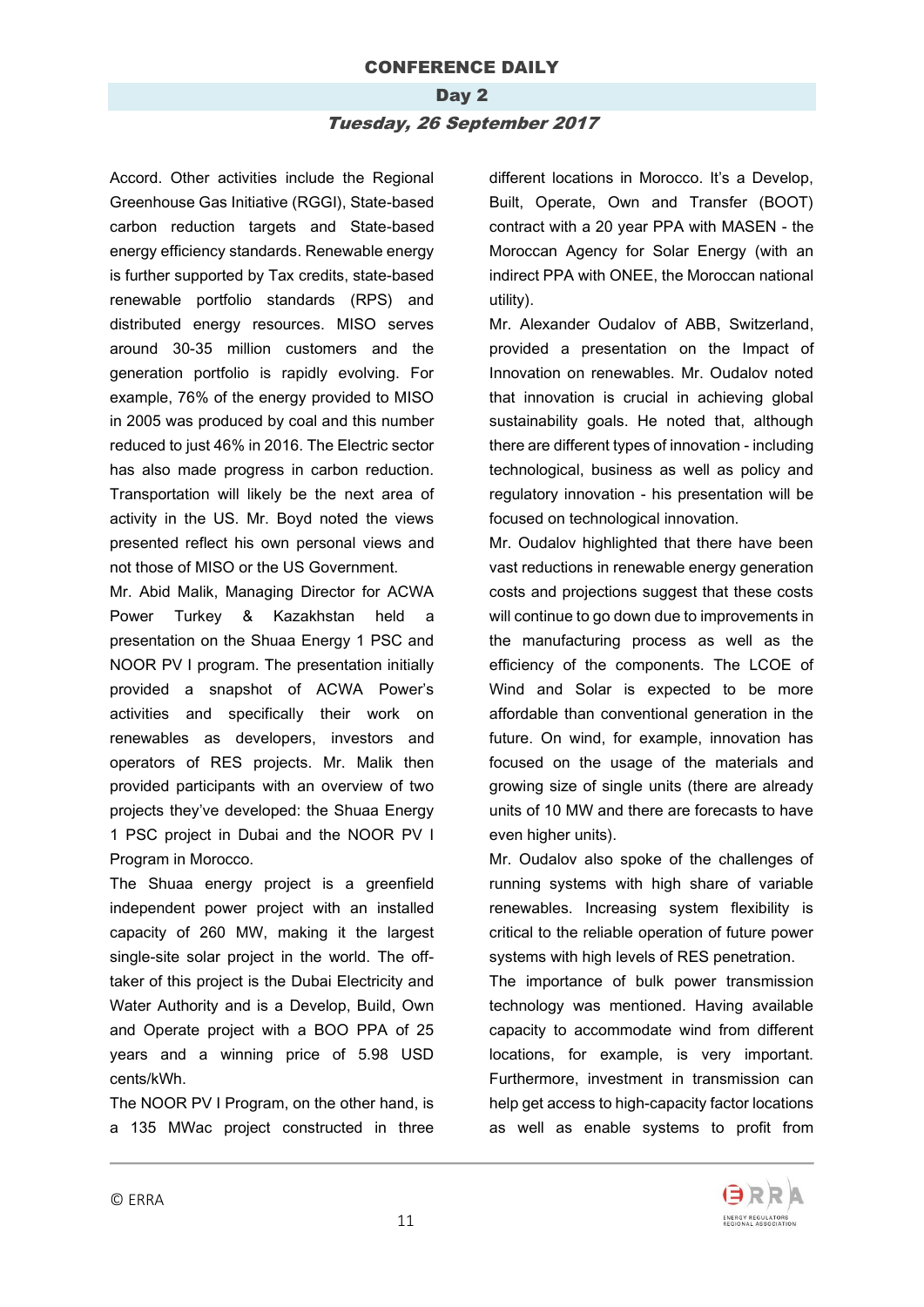# Day 2 Tuesday, 26 September 2017

resource complementarity. On storage, there has been a significant cost-reduction mostly related to the continuous innovation on product design, manufacturing process and capacity. Mr. Oudalov also mentioned digital technologies, which can help improve the operability of the grid by aggregating distributed energy resources (DER). In the end Mr. Oudalov summarized that well-designed policy and regulation facilitates the development of RES however regulation should be more proactive rather than reactive in fixing the problems. Mr. Oudalov also emphasized that all stakeholders, including policy makers, regulators, technology vendors and utilities need to work together to achieve a costeffective energy sector decarbonization.

The discussion that followed was moderated by Mr. Ots. Speakers emphasized the importance of a regulatory framework which is stable, clear and predictable.

Mr. Mustafa Yilmaz, president of the Energy Market Regulatory Authority (EMRA) in Turkey, thanked the organizers of the conference for the event. Mr. Yilmaz announced that EMRA will host the next Energy and Regulation Conference in Turkey, which will convene in Antalya. Mr. Yilmaz lauded the high reputation of ERRA's Investment and Regulation Conference and invited all participants to attend the next conference in Antalya in 2018.

Mr. John W. Betkoski, First Vice President of the National Association of Regulatory Utility Commissioners (NARUC), moderated the discussions related to the role of renewables in meeting climate change goals.

H.E. Abdullah Al-Shehri, Governor of the Electricity and Co-generation Regulatory Authority of Saudi Arabia noted that it is important for individual countries to implement measures which are suitable to their specific circumstances. RES are currently increasing in Saudi Arabia, however there are also currently low oil prices which are preventing and slowing down the increase of RES. The government, however, made a commitment to significantly increase RES in the system. In order to implement this, there need to be measures to reduce the gap between conventional and renewables cost through a "Balancing Account". This needs to be announced officially in order to provide confidence to investors. The other policy which the government is following is the mitigation of low fuel prices in order to encourage more RES to be developed.

There is also a special focus on small-scale RES systems where incentives are put in place for customers to invest, and investments are expected. With the regulator's support, the government has focused first on improving the efficiency of the system through serious conservation policies, which are already showing significant results.

Ms. Maria Manicuta, Director General of the Network Access and Authorization Department at the Romanian Energy Regulatory Authority, focused on the panel question on how EU policy can influence renewable markets.

She noted the EC's recently launched winter package brings about many regulatory challenges. The first problem is to mobilize 177 billion euro of public and private investment per year in the energy sector starting from 2021. Another problem is to generate up to 1% GDP increase over the next decade and doing so by reducing the annual energy bill per year. One of the pillars of this policy is linked with the Renewable Energy Directive which is intended

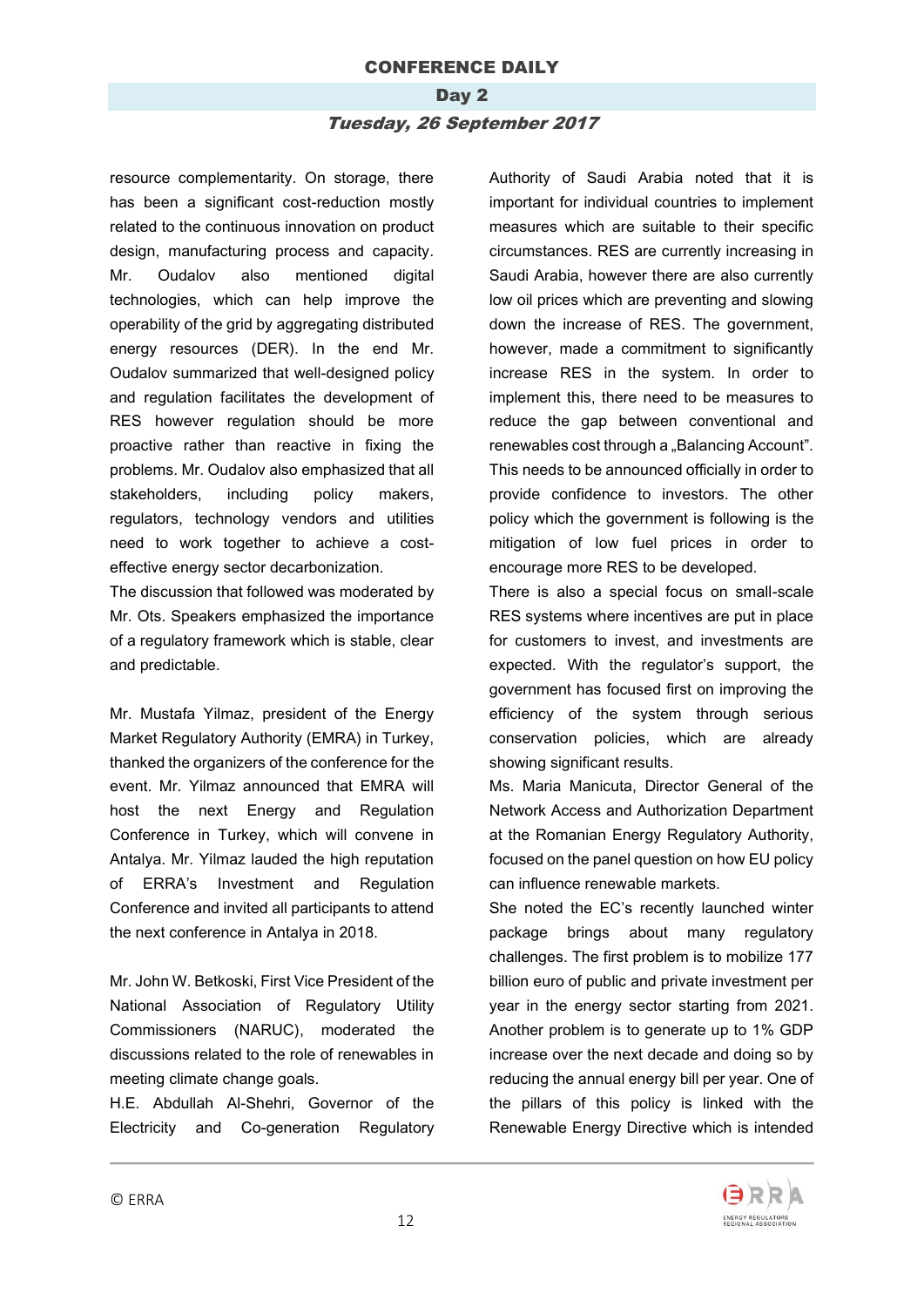# Day 2 Tuesday, 26 September 2017

to be adopted as a revised directive (revision from the current Directive 2009/28/EC). The new intention of the EC includes 6 directions to be followed. Enabling the framework for renewables in the energy sector, mainstreaming RES in heating and cooling, decarbonizing and diversifying the transport sector, empowering and informing consumers, EU sustainability criteria for bioenergy and making sure that EU-level binding target is achieved on timely and cost-effective manner.

Ms. Manicuta noted that this target is very important as, by 2030, 27% of all gross final energy consumption in the EU will be from RES. The further increase of RES will make the electricity sector more inclusive and diverse. However, innovation must continue and innovation must be provided with certainty and feasibility. The general principle that MS should follow is that the support schemes must be costeffective and market-oriented. One-Stop Shops and time-limits should be placed for the development of projects. The biggest challenge in regulation is passing through the associated costs in the tariff. Another question, which remains open, is related to the additional investments in system operation, transmission and distribution lines to accommodate the additional RES capacities. As regulators, therefore, there is a lot of work to do in the next few years.

Ms. Anar Omarova, Head of the Astana Resident Office at the European Bank for Reconstruction and Development (EBRD) mentioned that EBRD has invested around 2 billion EUR in many countries in renewable energy projects. This sector presents many opportunities for the future but there are challenges in developing it. Ms. Omarova particularly named the global and financial crisis, climate change, dramatic growth in RE, smart city construction and treatment of unconventional reserves. There are three main issues related to affordability, reliability of supply and sustainable energy. Having this in mind, EBRD works with countries to develop legislation in the area of renewables, promoting various technologies and methodologies as well as financing investment projects. The Green Economy Transition Approach was approved in 2015 and this means that EBRD will provide more investments in environmentallybenefitting projects. The goal is to increase investments in such projects from 25%, the current rate, to 40% by 2020. A landmark transaction was signed in Kazakhstan, for example, for a 50 MW solar power plant.

From a financing point of view, EBRD is very attractive as well because it finances in local currency and at very attractive terms compared to commercial banks. Ms. Omarova encouraged RES developers to visit EBRD for cooperation.

Vitaly Korolev, Deputy Head of the Federal Antimonopoly Service (FAS Russia) from the Russian Federation also addressed the participants.

Mr. Korolev noted that the question of unified markets with Kazakhstan and Belarus is currently taking place. Creation of such markets will allow to respond to the needs of the energy sector in a more sustainable way.

At first, RES implementation seemed like an exotic measure aimed at addressing environmental concerns but now we see that RES projects are becoming more competitive due to their reducing costs. He noted that sometimes there are isolated areas that have high-priced diesel fuel for generation and in considering solar or wind as an alternate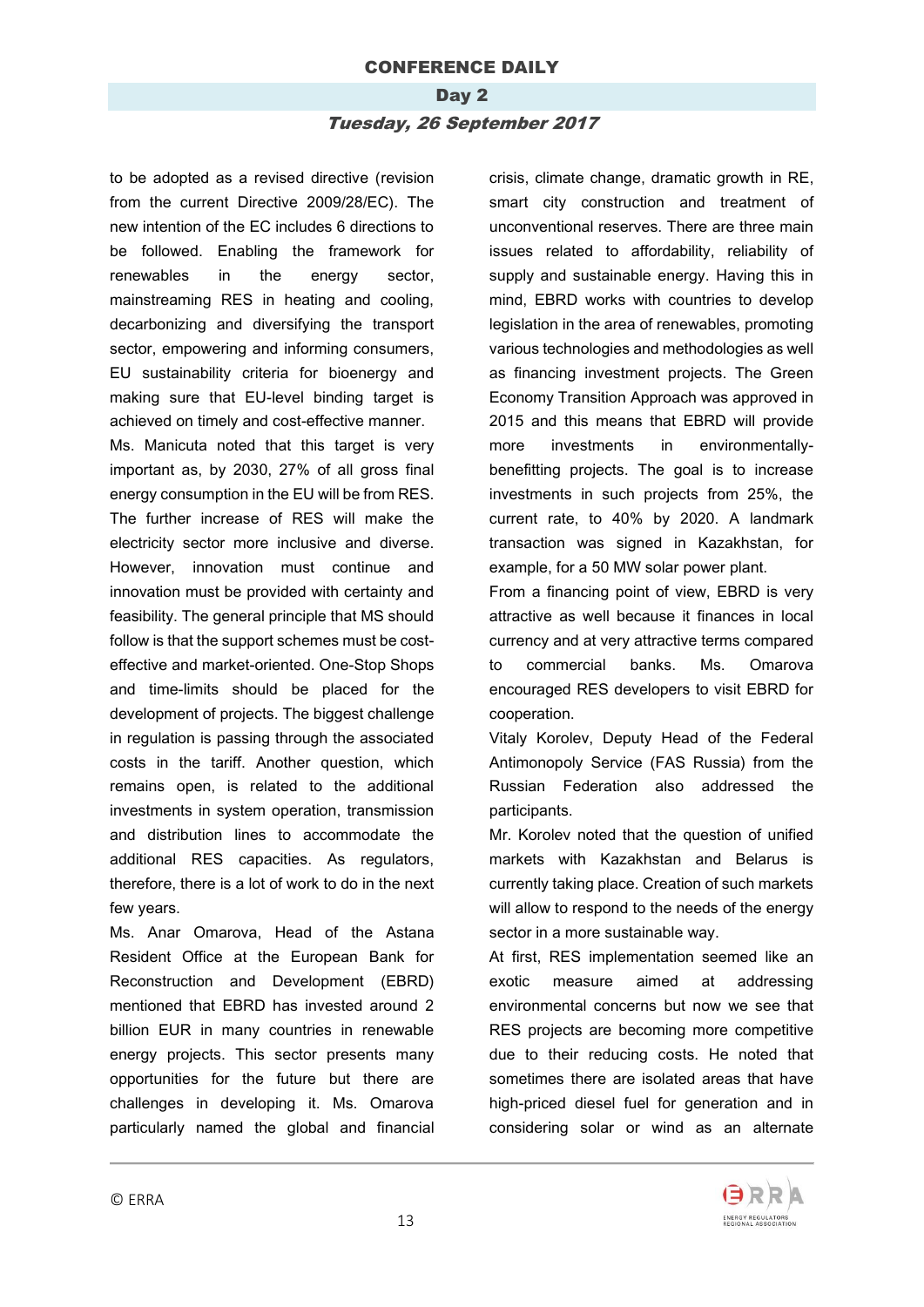## Day 2 Tuesday, 26 September 2017

source, there may need to be an incentive measure for special conditions for connections of the RE sources.

There are obligatory measures to include RES in the network and these measures are being reflected in quantitative results. Furthermore, the Russian Federation includes a new type of renewable generation from household waste plants. These plants are not fully competitive, work is currently ongoing to improve their competitiveness however these technologies help address environmental concerns.

In the discussion that followed Dr. Al-Shehri noted that the most important trend enhancing the development in renewables is the reduction in production costs but this must be matched with a lower burden on customers, creation of new jobs in the production of these technologies, ensuring that developers and investors have a clear system, and for system operators, to make sure that the system integrity and operability is in place. Innovation in these areas will help develop renewables further and integrate them with conventional systems.

Ms. Omarova noted that the cost of RE in Kazakhstan is a challenge because coal-fired plants are so inexpensive, so the government needs to find a balance between development of RE and economic growth based on low-cost energy. Ms. Manicuta addressed the need to educate the ratepayer about the use and cost of RE. Consumers are put off by the higher prices, so the regulator needs to identify the hidden costs behind conventional energy and also work with the government on how to address pricing measures (subsidies) for low-income consumers.

### SESSION IV: THE ENERGY CUSTOMER: THE CHANGING ENERGY MARKET AND ITS REGULATION (Prosumers, End-user Pricing, Changing Role of the DSOs)

Dr. Ilka Lewington of DNV GL provided an introductory presentation on the changing energy market and its regulation. Ms. Lewington noted that the major trends of changes can be seen in the areas of policy, technology and economy. Any of these could be gamechangers and certainly together they amount to something really new which needs to be addressed.

These change trends require prompt and effective responses in the form of fostering functional markets, addressing adequate regulation and facilitating institutional coordination.

Ms. Lewington also noted that these trends are only just starting. In the European Energy Sector, in the generation hubs and the demand hubs, a lot of things could change and regulators should not be seen to oppose this change but also need to contain the effect and make the transition somewhat smooth.

There are a number of challenges. For system operation, the challenges are at the Medium Voltage range as most RES connect to this level. On the Low-Voltage level there are also a lot of new developments related to small-scale storage, consumers participating as prosumers etc.

Other challenges relate to innovation. Apart from significant investments into "traditional"

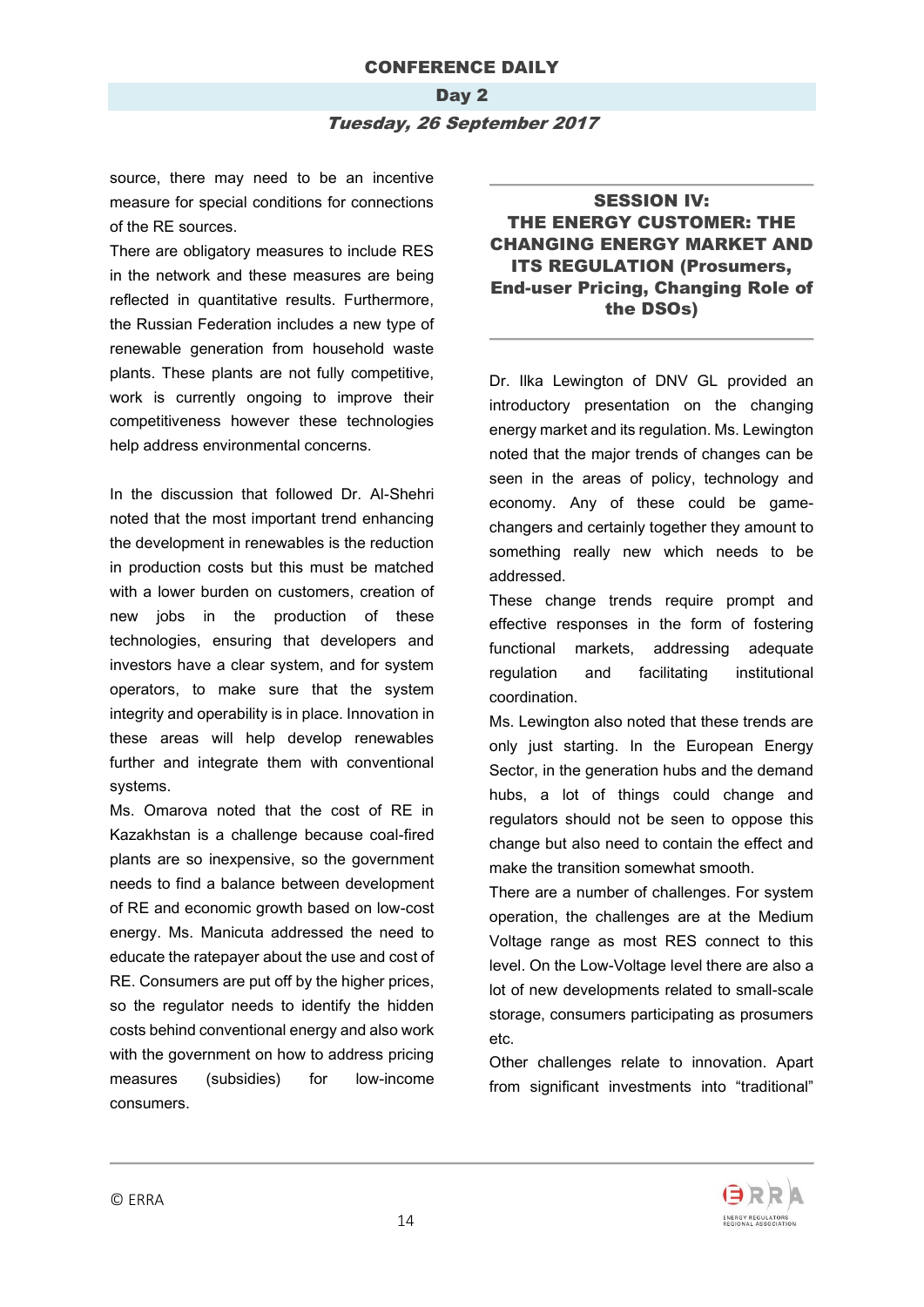# Day 2 Tuesday, 26 September 2017

generation and grids, substantial innovation is required to achieve the desired policy goals.

Ms. Lewington also noted the importance of new business models and the challenge they pose to regulators. The unbundling lines which regulators impose are getting blurred as companies become more and more diversified. Regulators need to think how to address such issues.

In the end, Ms. Lewington noted that there are other challenges which relate to public discontent, affordability of prices, political interventions such as intentions to limit price increases, knowledge gaps in regulatory institutions and unconstructive policies of companies' management.

The final panel discussion was moderated by Mr. Rolands Irklis, Chairman of the Public Utilities Commission (PUC) of Latvia and ERRA Presidium Member.

Mr. Irklis noted that the major trends changing the Energy Industry are occurring on the environmental and technological aspect but also customers want to be increasingly involved and they want the best service quality at reasonable prices. Flexibility is critical to increase renewables integration in the market. Systems are now more complex as more customers are becoming prosumers, which means there are generators also at the distribution level, which requires more flexible systems.

Mr. Irklis noted that Smart Meters are developing increasingly more in the European Union. Data suggest that, for most countries, there are clear benefits of implementing smart meters however some countries did not reach those benefits so far, such as Latvia, Denmark, Lithuania and Romania. For most of those countries who did not benefit from smart meters, the reason was related to the smallscale roll-out of these meters.

New technologies are also approaching regulators at a very fast pace, including emobility, batteries, micro generation, digital solutions and virtual power plants, which unite consumers, aggregators and other service providers in a way that they can provide additional services in the market (mostly ancillary services and helping system flexibility). There are also a lot of new opportunities for prosumers. Solar panel prices are decreasing rapidly therefore it is becoming more beneficial for prosumers to install such technologies in their households. At the same time, prices of batteries are also reducing rapidly and this is facilitating the increase of prosumers.

The first question posed to the panelists was "Who should take action for energy market digitalization? DSOs, regulators, suppliers, consumers?"

Mr. Hando Sutter, CEO of Eesti Energia noted that the cleverest ones will take action first because digitalization provides many opportunities for growth. Most of the incentives today are to the suppliers. TSOs are probably next because they have large investments and with actual data they can improve the utilization of these networks.

Ms. Ilka Lewington of DNV GL noted that all stakeholders should be involved as the only way forward is to address these challenges together. The answer also depends on the country at hand, as each country has their specific circumstances, but in any case it is important to follow a gradual step-wise approach.

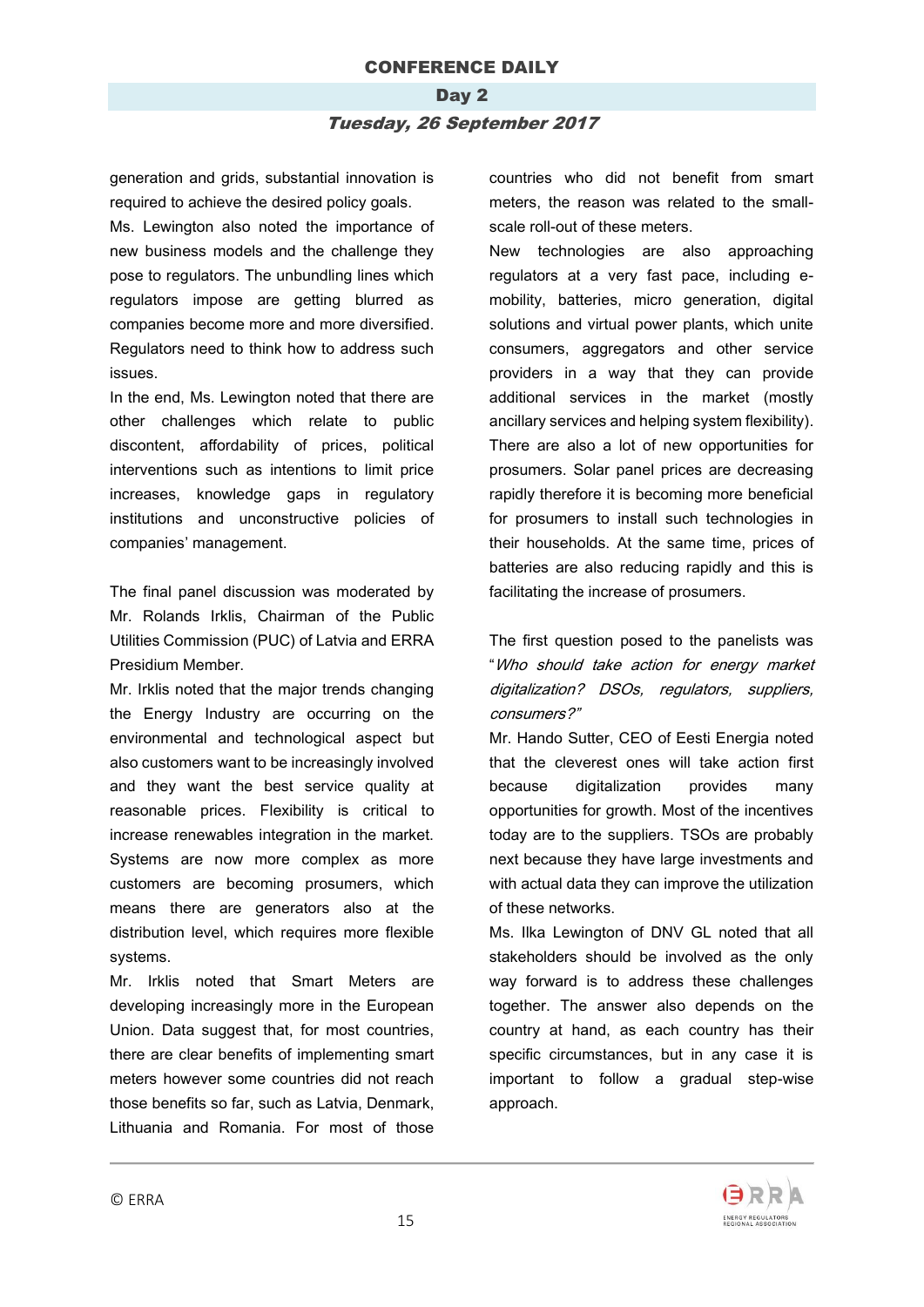# Day 2 Tuesday, 26 September 2017

From a consumer's perspective, Zoltan Nagy, Energy Manager, Middle East, Central & Eastern Europe at Linde Group, Hungary suggested that the question should be divided in two parts and looked at from an industry perspective and from a household customer perspective. The industry is already ahead with these topics because they are very sensitive to prices and are using today's digitalization. The domestic customer, on the other hand, is a different story because it depends on the metering devices.

Mr. Ion Lungu, Chairman of the Romanian Electricity Supplier's Association provided a supplier's perspective on the topic. Particularly, Mr. Lungu noted that the whole supply chain needs to be digitalized, otherwise we will not see the full benefits. Furthermore, Mr. Lungu noted that, only supplying electricity is not a viable business and digitalization can help suppliers provide more services to the customer.

Ms. Ellen Nowak, Second Vice President of the National Association of Regulatory Utility Commissioners (NARUC) and Chairperson of the Wisconsin Public Service Commission, noted that regulators should make sure that there is a level playing field for market participants. It is unclear where technology will take the sector in the future and Regulators should not be in the driver's seat. Rather, the market and the consumers should decide what the priorities are. The regulator should make sure that there are tariffs and other policies in place so that those consumers who are not participating in any of these advantages are not harmed and that all consumers are treated fairly.

The second question posed by the moderator was: "What tariff structure should be designed to cover costs for innovative and intelligent technologies, keeping the tariff design fair to all customers? How has each country handled reverse electricity flows and what changes have you made with respect to tariffs?

Ms. Nowak noted that this a challenge which is often posed to regulators. She provided an example in her own state of Wisconsin. Importantly, she noted that there is only a small scale of customers using these technological advancements and the role of regulators is to look at the entire customer base.

Mr. Sutter noted that it will be much cheaper for the society if the smart-meter roll-out is done fast. Consumers should have incentives to reduce their costs and technological innovation should enable them to do so.

As for tariffs, Mr. Sutter noted that tariffs will soon be out of regulator's tables because even renewables will be competitive.

The next question was related to the integration of prosumers to the market.

Mr. Lungu noted that their regulation varies between countries. The major question relates to whether these prosumers should be allowed to insert energy into the market and, if so, what price should be paid for this electricity. Both fixed prices and market prices and premiums could work.

Mr. Sutter noted that the prosumers definition is outdated for today's circumstances. He also agreed that none of the regulators will apply the same policy. He highlighted that the crosssubsidization problem should not be an obstacle as customers are constantly crosssubsidizing each-other, using the example of the cost of providing electricity service at a

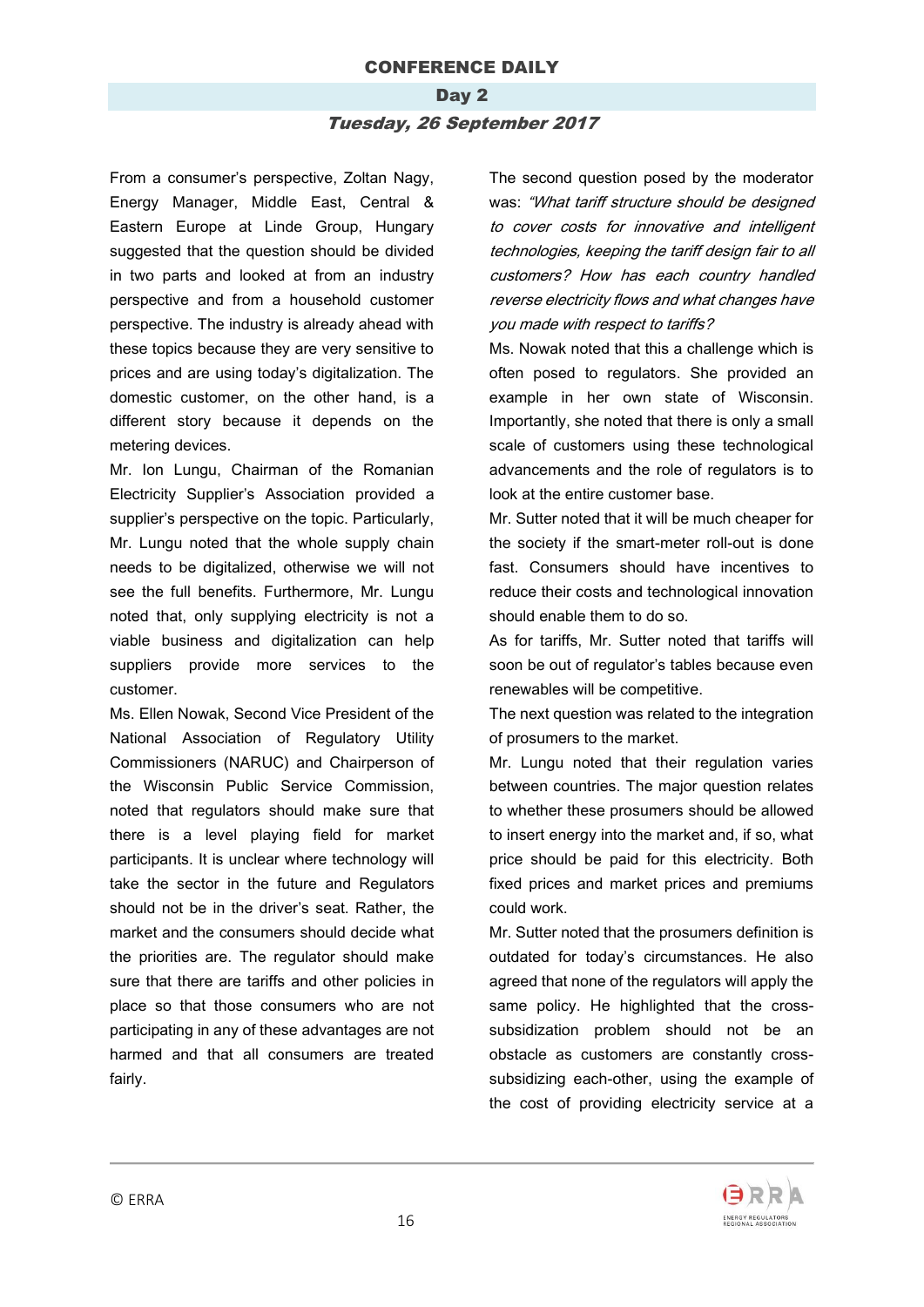# Day 2

#### Tuesday, 26 September 2017

densely-populated city, compared to being supplied at a remote area, to illustrate the point.

The fourth question was related to the definition of prosumers: "Who might be prosumers? Should it only be those who produce energy rom RES and other technologies? Do the criteria need to be developed to set the status of prosumers?"

Ms. Lewington noted that there should be a discussion on the sunk costs and the recovery of those costs and also noted that technological developments will take time to reach Energy Community countries or former Soviet Union countries.

Mr. Sutter, on the other hand, noted that the principle should be that the best offer should win.

The next question was related to the significance of energy market openness during the time of new technologies' development: "Does a regulated price in the retail market have an impact on the entry of new technologies into the market?"

Ms. Lewington's opinion was that there is continued work against regulation in the retail market. Continuing to regulate retail market is no longer a desirable policy.

Ms. Nowak stated that, in the case of Wisconsin, the sector is vertically integrated. Regardless of the development of the market, however, she noted that subsidies can have a negative effect of reducing transparency and preventing other entrants into the market.

Mr. Sutter noted that, according to the World Energy Council, 1.5 billion people in the world are living without energy supply. He mentioned a business model which is picking up in India where, in some cases, people who are living with \$2 per day are willing to pay 50 cents for electricity. There is no need for regulation on the retail market.

### MEDIA AND INSTITUTIONAL COVERAGE OF THE INVESTMENT CONFERENCE

The Conference received unprecedented media attention in Kazakhstan. The links to the various media and institutional web-sites are provided below:

Online media:

- [http://24.kz/kz/zha-aly-tar/o](http://24.kz/kz/zha-aly-tar/o-am/item/198140-zha-a-zhyldan-bastap-kommunaldy-tarifterdi-ba-asy-sedi)[am/item/198140-zha-a-zhyldan](http://24.kz/kz/zha-aly-tar/o-am/item/198140-zha-a-zhyldan-bastap-kommunaldy-tarifterdi-ba-asy-sedi)[bastap-kommunaldy-tarifterdi-ba-asy](http://24.kz/kz/zha-aly-tar/o-am/item/198140-zha-a-zhyldan-bastap-kommunaldy-tarifterdi-ba-asy-sedi)[sedi](http://24.kz/kz/zha-aly-tar/o-am/item/198140-zha-a-zhyldan-bastap-kommunaldy-tarifterdi-ba-asy-sedi)
- [http://kaztrk.kz/news/qogam/2018](http://kaztrk.kz/news/qogam/2018-zhyldan-bastap-kommunaldy-qyzmetterge-tarifter-osedi-102668) [zhyldan-bastap-kommunaldy](http://kaztrk.kz/news/qogam/2018-zhyldan-bastap-kommunaldy-qyzmetterge-tarifter-osedi-102668)[qyzmetterge-tarifter-osedi-102668](http://kaztrk.kz/news/qogam/2018-zhyldan-bastap-kommunaldy-qyzmetterge-tarifter-osedi-102668)
- [http://24.kz/kz/zha-aly-tar/o](http://24.kz/kz/zha-aly-tar/o-am/item/198140-zha-a-zhyldan-bastap-kommunaldy-tarifterdi-ba-asy-sedi)[am/item/19](http://24.kz/kz/zha-aly-tar/o-am/item/198140-zha-a-zhyldan-bastap-kommunaldy-tarifterdi-ba-asy-sedi)
- [http://www.elarna.com/koru\\_kk.php?](http://www.elarna.com/koru_kk.php?tur=1&id=823804) [tur=1%26](http://www.elarna.com/koru_kk.php?tur=1&id=823804)
- [http://khabar.kz/kz/news/kogam](http://khabar.kz/kz/news/kogam-kz/item/91607-elordada-investitsiyalar-men-energetikany-retteu-zh-ninen-konferentsiya-tip-zhatyr)[kz/item/9](http://khabar.kz/kz/news/kogam-kz/item/91607-elordada-investitsiyalar-men-energetikany-retteu-zh-ninen-konferentsiya-tip-zhatyr)
- [https://mail.kz/kz/news/kz](https://mail.kz/kz/news/kz-news/elordada-investiciyalar-men-energetikany-retteu-zhoninen-konferenciya-bastaldy)[news/elordada](https://mail.kz/kz/news/kz-news/elordada-investiciyalar-men-energetikany-retteu-zhoninen-konferenciya-bastaldy)
- [http://namba.kz/news/read.php?id=2](http://namba.kz/news/read.php?id=2632501) [632501](http://namba.kz/news/read.php?id=2632501)
- [http://news.ivest.kz/130780385](http://news.ivest.kz/130780385-tarify-na-komuslugi-mogut-povysit-s-2018-goda-pochti-na-10) [tarify-na](http://news.ivest.kz/130780385-tarify-na-komuslugi-mogut-povysit-s-2018-goda-pochti-na-10)
- [https://kapital.kz/economic/63239/ta](https://kapital.kz/economic/63239/tarify-na-komuslugi-mogut-povysit-s-2018-goda-pochti-na-10.html) [rify](https://kapital.kz/economic/63239/tarify-na-komuslugi-mogut-povysit-s-2018-goda-pochti-na-10.html)
- [http://www.lsm.kz/vvedenie](http://www.lsm.kz/vvedenie-differencirovannyh-tarifov-na-komuslugi-ne-opravdalo-sebya--minnacekonomiki)[differencirov](http://www.lsm.kz/vvedenie-differencirovannyh-tarifov-na-komuslugi-ne-opravdalo-sebya--minnacekonomiki)

#### Television:

- [https://www.youtube.com/watch?v=](https://www.youtube.com/watch?v=myTw2IO5sW4) [myTw2IO5sW4](https://www.youtube.com/watch?v=myTw2IO5sW4)
- [http://www.24.kz/ru/news/social/ite](http://www.24.kz/ru/news/social/item/198175-s-nachala-2018-goda-ozhidaetsya-rost-tarifov) [m/198](http://www.24.kz/ru/news/social/item/198175-s-nachala-2018-goda-ozhidaetsya-rost-tarifov)
- [http://qostanay.tv/ekonomika/tarify](http://qostanay.tv/ekonomika/tarify-na-kommunalnye-uslugi-mogut-povysit-v-2018-godu-pochti-na-10)[na-k](http://qostanay.tv/ekonomika/tarify-na-kommunalnye-uslugi-mogut-povysit-v-2018-godu-pochti-na-10)